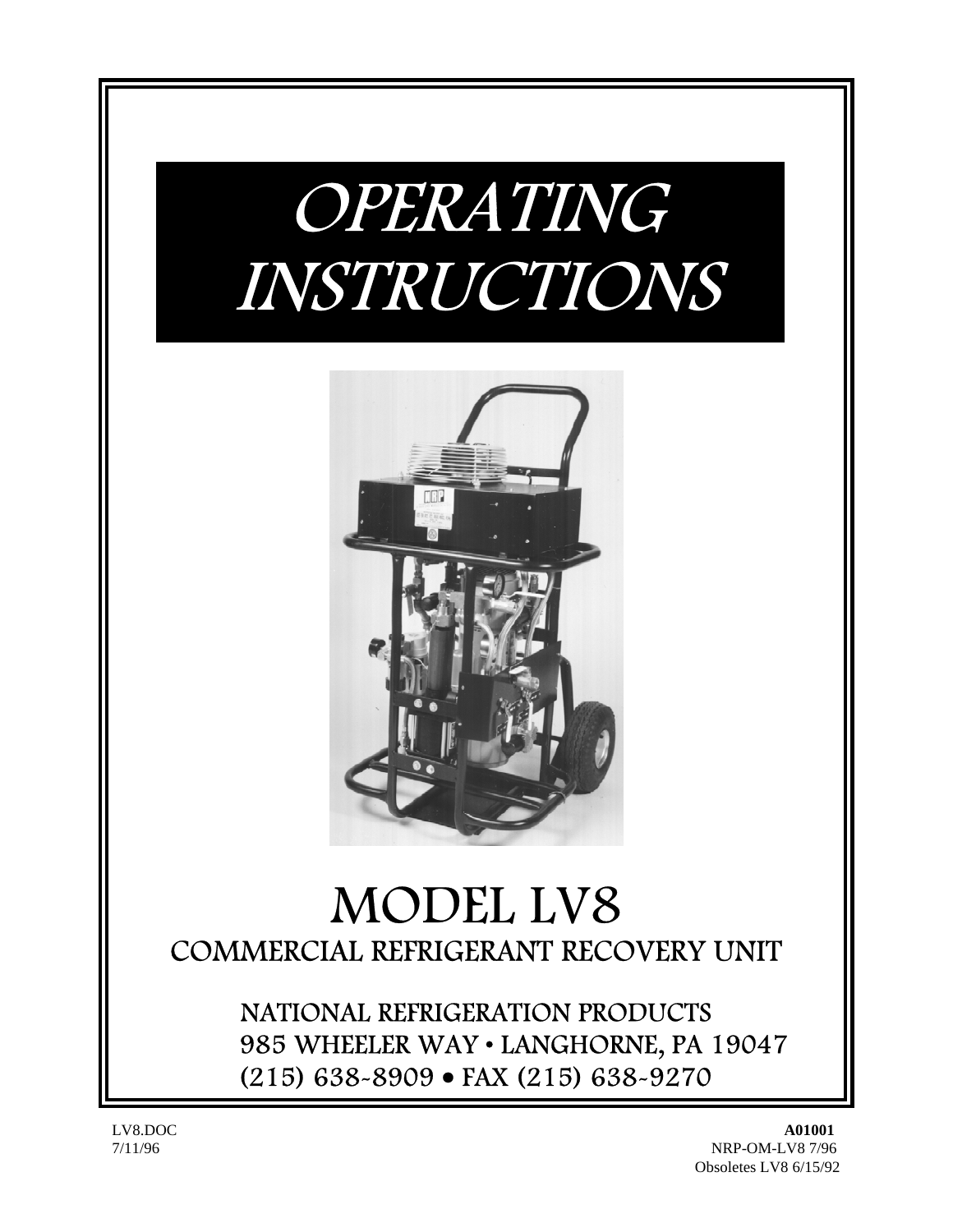## MODEL LV8

For safety reasons it is very important to fill all cylinders by weight in accordance with the cylinder supplier's instructions and ARI guidelines.

- The LV8 is a large capacity refrigerant transfer unit for use with  $R12, R22, R114, R134a, R500 &$ R502.
- ALWAYS USE HIGH PRESSURE CYLINDERS WITH 2 VALVES. CYLINDERS MUST BE DOT APPROVED, SUCH AS CYLINDERS SUPPLIED BY NRP.
- DO NOT OVERFILL CYLINDERS. Cylinders should be filled to a maximum of 80% capacity.
- DO NOT MIX DIFFERENT REFRIGERANTS IN A CYLINDER. Mixtures can not be separated.
- ALWAYS WEAR RUBBER GLOVES AND SAFETY GOGGLES WHEN TRANSFERRING REFRIGERANT.
- BEFORE FILLING AN EMPTY CYLINDER, ALWAYS EVACUATE THE CYLINDER TO AT LEAST 1000 MICRONS TO REMOVE AIR AND NON-CONDENSABLES. NON-CONDENSABLES WILL INCREASE DISCHARGE PRESSURE DRASTICALLY.
- PLEASE EVACUATE OR PURGE THE LV8 RECOVERY UNIT AND HOSES BEFORE YOUR RECOVERY JOB TO AVOID INTRODUCING NON-CONDENSABLES IN THE RECOVERY CYLINDERS.
- ALWAYS USE A 163 FILTER DRIER BEFORE THE INLET VALVE OF THE LV8. THIS DRIER WILL CAPTURE PARTICULATE AND WILL PREVENT DAMAGE TO THE REFRIGERANT PUMP, O-RINGS AND INTERNAL SEALS OF THE LV8.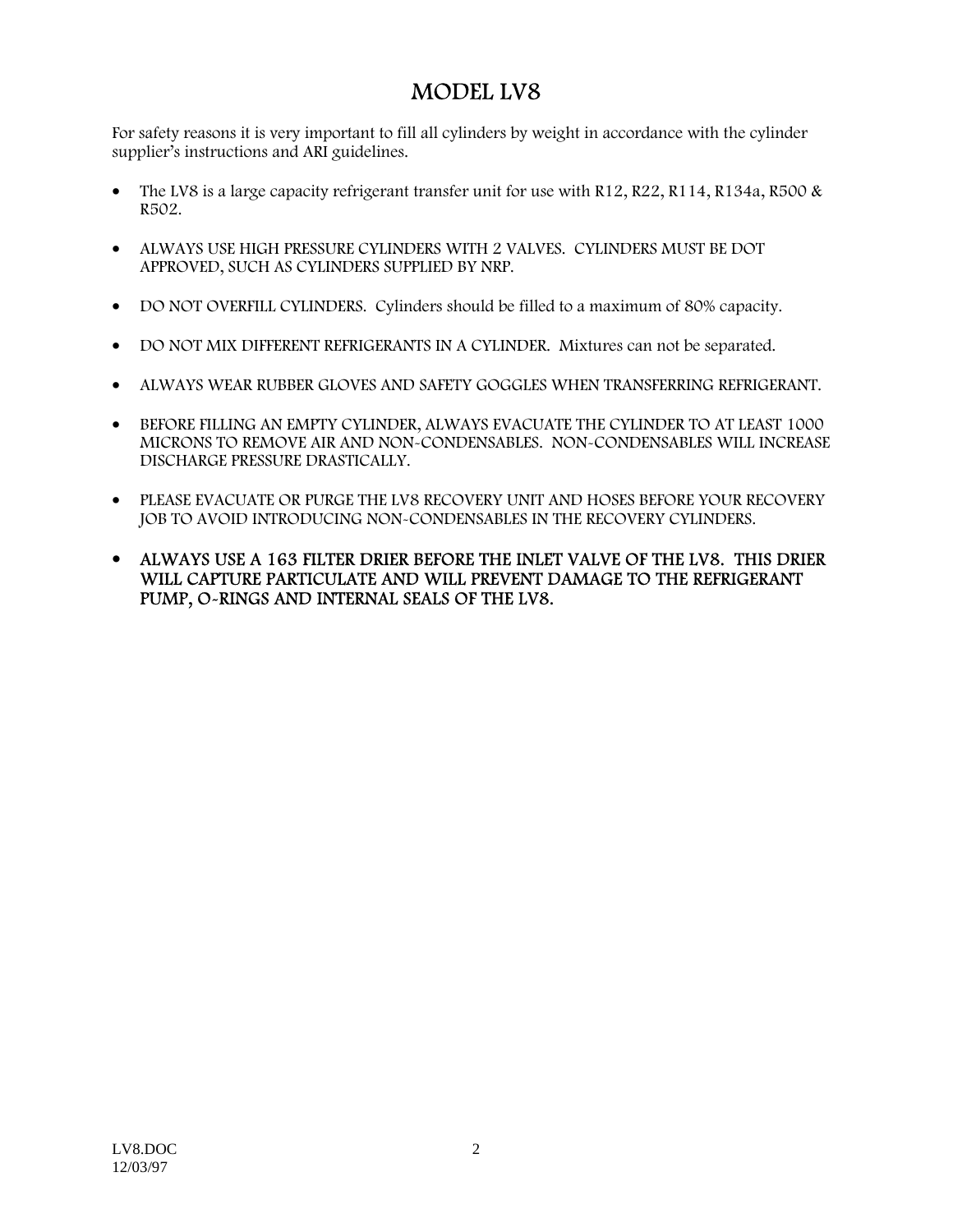#### HOW TO USE THE LV8

The NRP LV8 is simple to use because it will pump either refrigerant liquid or vapor in the same way, shown in Figure 1. There is no need to change the piping or valve settings of the unit. There is no risk of damage by running the pump dry.

#### POWER REQUIREMENTS

The LV8 includes its own 1.5 HP oil-less compressor, wired for 230 Volt, single phase, 60 Hertz. When operating with its own compressor, the LV8 does not need an outside air supply. The compressor is turned on or off by the main power switch. The condenser fan is always on when the unit is plugged in.

If there is an outside air supply, the LV8 can be run on plant air. Dry compressed air at 10 CFM at 100 PSI is best and recommended. If there is a lower air pressure or capacity, the pumping capacity of the pump will be reduced.

There is a shut-off valve at the air inlet to shut off air to the pump. This allows the pump to be turned on and off. The LV8 must be plugged in to provide power to the condenser fan.

Please drain moisture which accumulates in the moisture separator on the air inlet side of the LV8 to avoid damage to the pump. The air supply to the LV8 is not to be lubricated in any way, and if a rental compressor is being used, make sure that the air supply is coming off the dry or non-lubricated port of the air compressor. Some of the air compressors from equipment rental dealers, used for jackhammers, have an automatic oiler. Make sure not to use that air outlet.

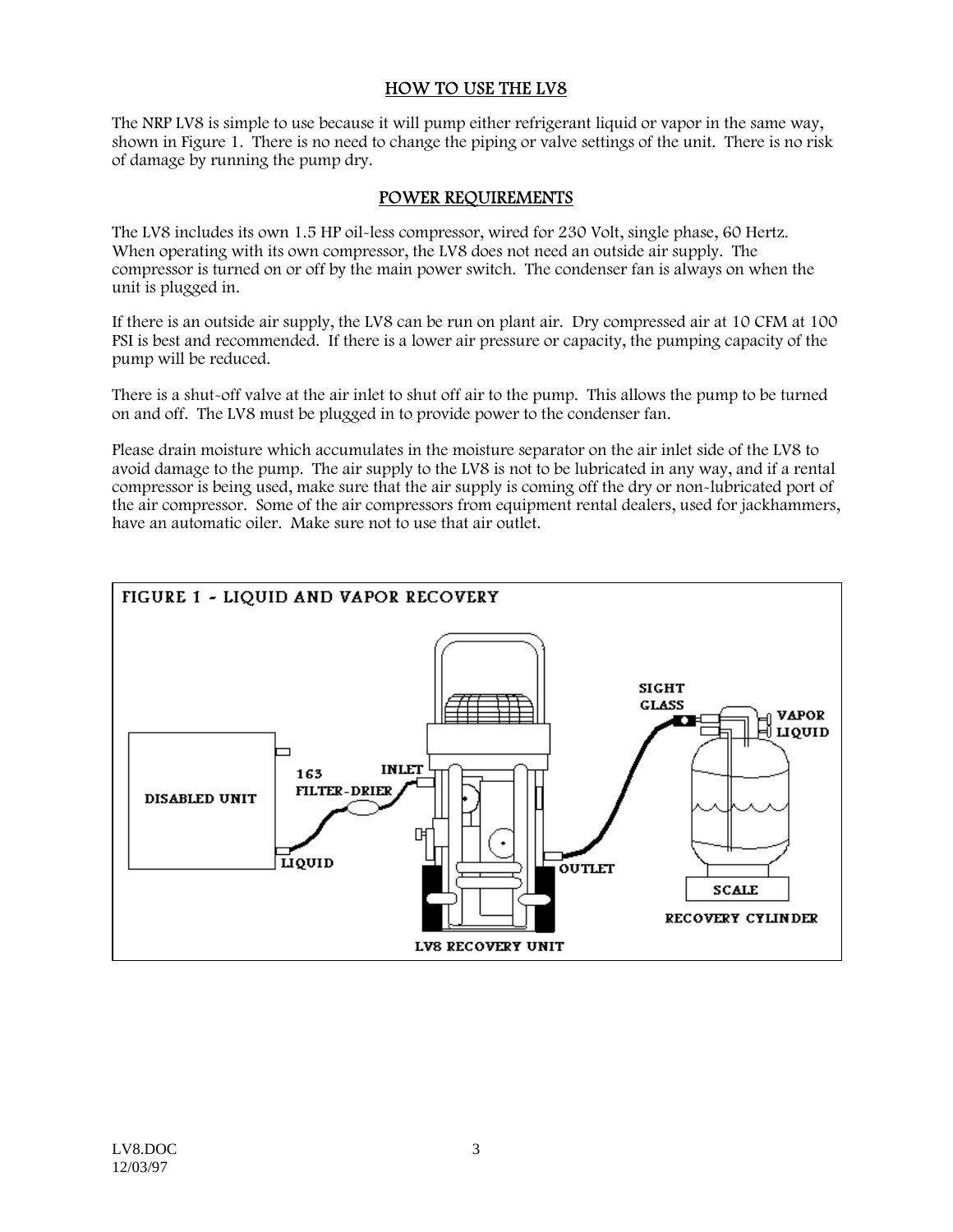#### REFRIGERANT RECOVERY - ( SEE FIGURE 2)

During refrigerant recovery the LV8 valves should be set as shown in Figure 2. Since it is faster to recover refrigerant liquid than vapor, the refrigerant should be removed through the liquid side of the system. A 3/8" flared. fitting should be used, with 3/8" refrigerant charging hoses. For convenience use a sight glass in line at the refrigerant outlet of the LV8 condenser. After the liquid has been removed, the left over vapor can be pumped out of the unit until the suction gauge on the LV8 reaches 0 PSIG. The LV8 will pull to a 20" Hg vacuum.

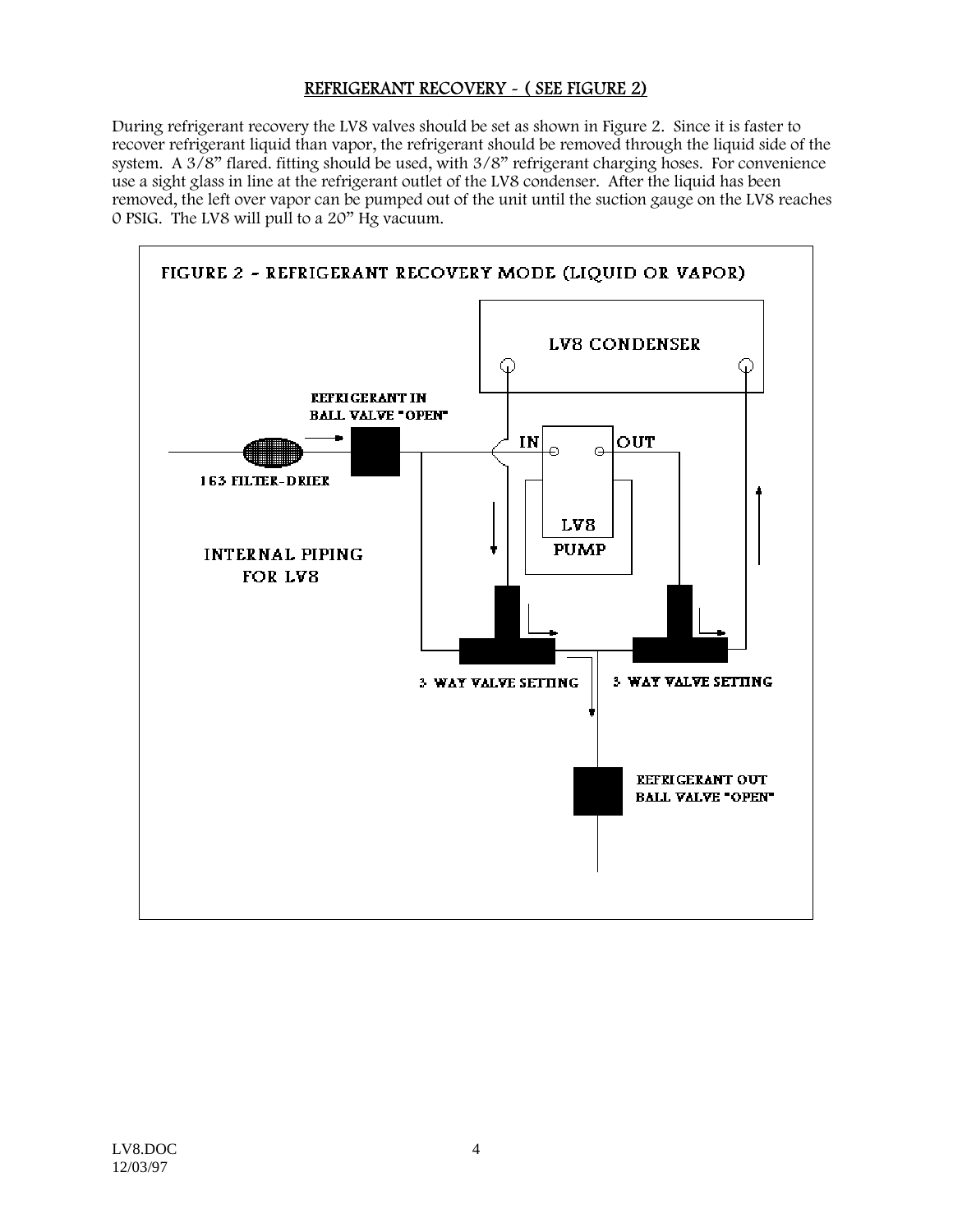#### SELF PUMP-OUT OF RECOVERY UNIT (FIGURE 3)

To avoid mixing refrigerant, it is important that at the end of each recovery operation, the refrigerant left in the LV8 recovery unit must be pumped out. This is shown in Figure 3.

The LV8 has a self pump-out system (Patent Pending) which is very easy to use.

- 1. Close inlet ball valve.
- 2. Open outlet valve of LV8 and recovery cylinder valve.
- 3. Turn LV8 power on.
- 4. When suction pressure gauge on the LV8 reaches 0 PSIG, self pump-out is complete.
- 5. When self pump-out is complete shut cylinder valve and outlet valve.
- 6. A total evacuation of the unit can only be obtained by using a vacuum pump.

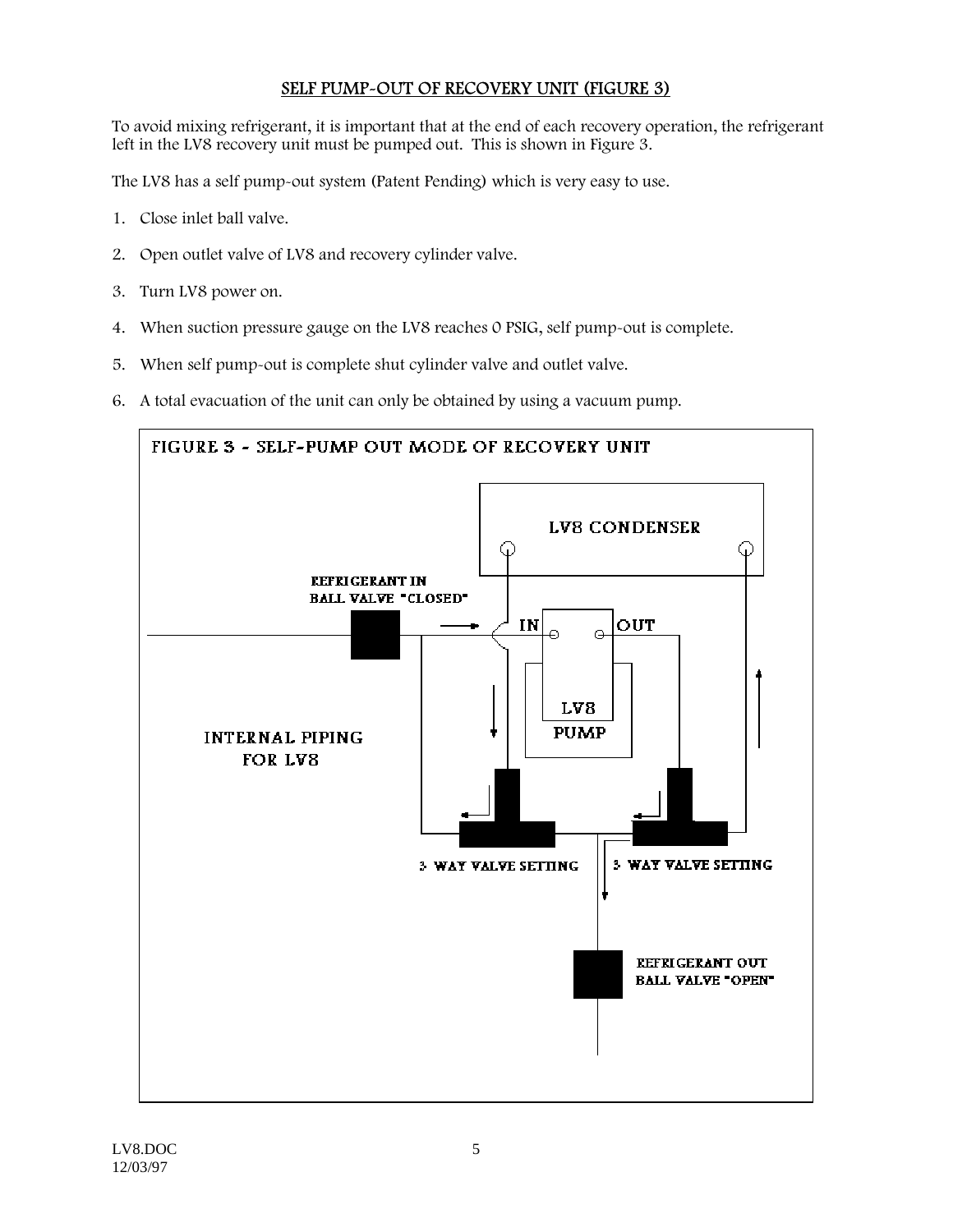#### MAINTENANCE

- Caution: Never lubricate this dry oil-less compressor. The Teflon® filled rings are self-lubricating and do not require oil. The motor bearing are grease packed for the life of the bearing.
- Warning: TO AVOID EXPLOSIVE HAZARD, DO NOT PUMP COMBUSTIBLE LIQUIDS OR VAPORS WITH THESE UNITS OR USE IN AN AMBIENT THAT CONTAINS COMBUSTIBLE VAPORS OR LIQUIDS.

Under certain ambient temperature of 40°F or lower, the exhaust air from the LV8 can cause ice formation, causing the LV8 to stop pumping. Placing the pump in a warmer area can solve this problem.

After using the LV8 for removing highly contaminated refrigerants, use a few pounds of clean refrigerant to pump through the LV8 to clean out the LV8 pump.

#### IMPORTANT NOTE:

For trapping of particles, filter-drier size 163 must be installed at the refrigerant inlet of the LV8. The drier should be replaced after each job or as often as required, depending on the amount of rust and particulate which are in the system being pumped out. This will greatly reduce the amount of wear on the internal O-ring seals in the LV8.

THE LV8 AIR COMPRESSOR COMES WITH A PRE-SET SAFETY VALVE. DO NOT MAKE ANY ADJUSTMENTS TO THIS VALVE. IF THE VALVE MALFUNCTIONS REPLACE IT. MAKE SURE THE PRESSURE REGULATOR IS FULLY OPEN WHEN USING THE LV8 AIR COMPRESSOR. OTHERWISE, THIS COMPRESSOR SAFETY VALVE MAY UNLOAD.